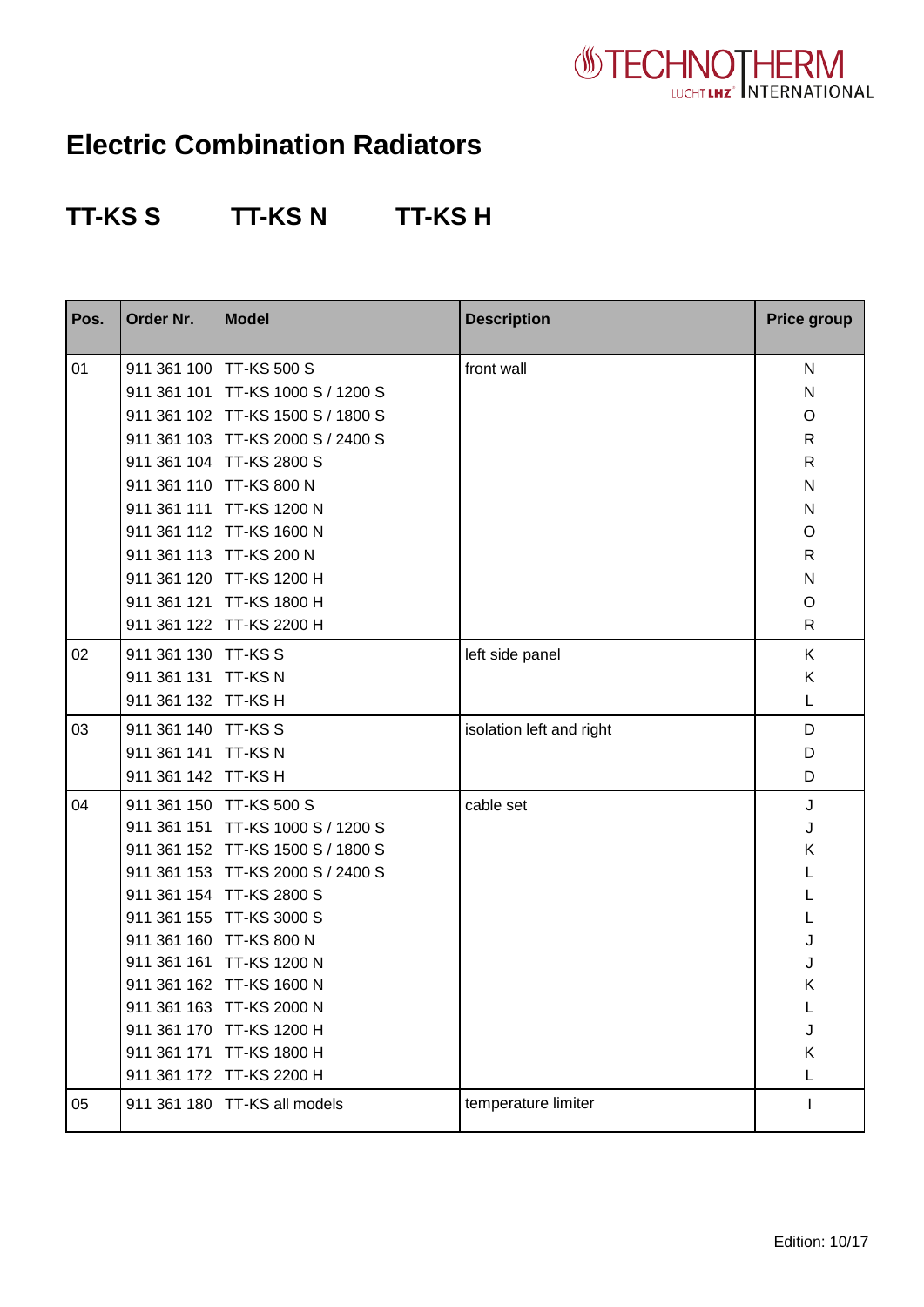| Pos. | Order Nr.   | <b>Model</b>                   | <b>Description</b>                         | <b>Price group</b>   |
|------|-------------|--------------------------------|--------------------------------------------|----------------------|
| 06   | 911 361 190 | TT-KS 500 S / 1200 H           | cover                                      | K                    |
|      | 911 361 191 | <b>TT-KS 1800 H</b>            |                                            | K                    |
|      | 911 361 192 | TT-KS 1000 S / 1200 S / 800 N  |                                            | L                    |
|      |             | <b>TT-KS 220 H</b>             |                                            |                      |
|      | 911 361 193 | TT-KS 1500 S / 1800 S / 1200 N |                                            | L                    |
|      | 911 361 194 | TT-KS 2000 S / 2400 S / 1600 N |                                            | M                    |
|      | 911 361 195 | TT-KS 2800 S / 2000 N          |                                            | M                    |
| 07   | 911 361 200 | <b>TT-KS 500 S</b>             | back wall                                  | $\mathsf{N}$         |
|      | 911 361 201 | TT-KS 1000 S / 1200 S          |                                            | ${\sf N}$            |
|      | 911 361 202 | TT-KS 1500 S / 1800 S          |                                            | O                    |
|      | 911 361 203 | TT-KS 2000 S / 2400 S          |                                            | $\mathsf{R}$         |
|      | 911 361 204 | <b>TT-KS 2800 S</b>            |                                            | $\mathsf{R}$         |
|      | 911 361 210 | <b>TT-KS 800 N</b>             |                                            | $\mathsf{N}$         |
|      | 911 361 211 | <b>TT-KS 1200 N</b>            |                                            | ${\sf N}$            |
|      | 911 361 212 | <b>TT-KS 1600 N</b>            |                                            | O                    |
|      | 911 361 213 | TT-KS 2000 N                   |                                            | $\mathsf{R}$         |
|      | 911 361 220 | <b>TT-KS 1200 H</b>            |                                            | $\mathsf{N}$         |
|      | 911 361 221 | <b>TT-KS 1800 H</b>            |                                            | $\circ$              |
|      | 911 361 222 | TT-KS 2200 H                   |                                            | $\mathsf{R}$         |
| 08   | 911 361 230 | TT-KS 300 Watt                 | ceramic plate                              | K                    |
|      | 911 361 231 | TT-KS 250 Watt                 |                                            | K                    |
|      | 911 361 232 | TT-KS 200 Watt                 |                                            | K                    |
| 09   | 911 361 240 | all models                     | fixing rail                                | D                    |
| 10   | 911 361 250 | all models                     | terminal strip                             | $\mathsf C$          |
| 11   | 450 910 965 | all models without H-series    | feet stands                                | see actual pricelist |
| 12   | 911 361 260 | <b>TT-KSS</b>                  | wall mounting rail (2 pcs)                 | J                    |
|      | 911 361 261 | <b>TT-KSN</b>                  |                                            | J                    |
|      | 911 361 262 | TT-KS H                        |                                            | J                    |
| 13   | 911 361 270 | all models                     | chop up (2 pcs)                            | G                    |
| 14   | 911 361 271 | all models                     | chop down (2 pcs)                          | G                    |
| 15   | 911 361 280 | <b>TT-KSS</b>                  | right side panel with digt. thermostate    | ${\sf P}$            |
|      | 911 361 281 | <b>TT-KSN</b>                  |                                            | P                    |
|      | 911 361 282 | TT-KS H                        |                                            | P                    |
| 16   | 911 361 290 | <b>TT-KSS</b>                  | right side panel - digt thermostate "plus" | S                    |
|      | 911 361 291 | TT-KSN                         |                                            | $\mathbb S$          |
|      | 911 361 292 | TT-KS H                        |                                            | $\mathbb S$          |
| 17   | 911 361 300 | <b>TT-KSS</b>                  | right side panel with E-Thermostate        | $\circ$              |
|      | 911 361 301 | TT-KSN                         |                                            | O                    |
|      | 911 361 302 | TT-KS H                        |                                            | O                    |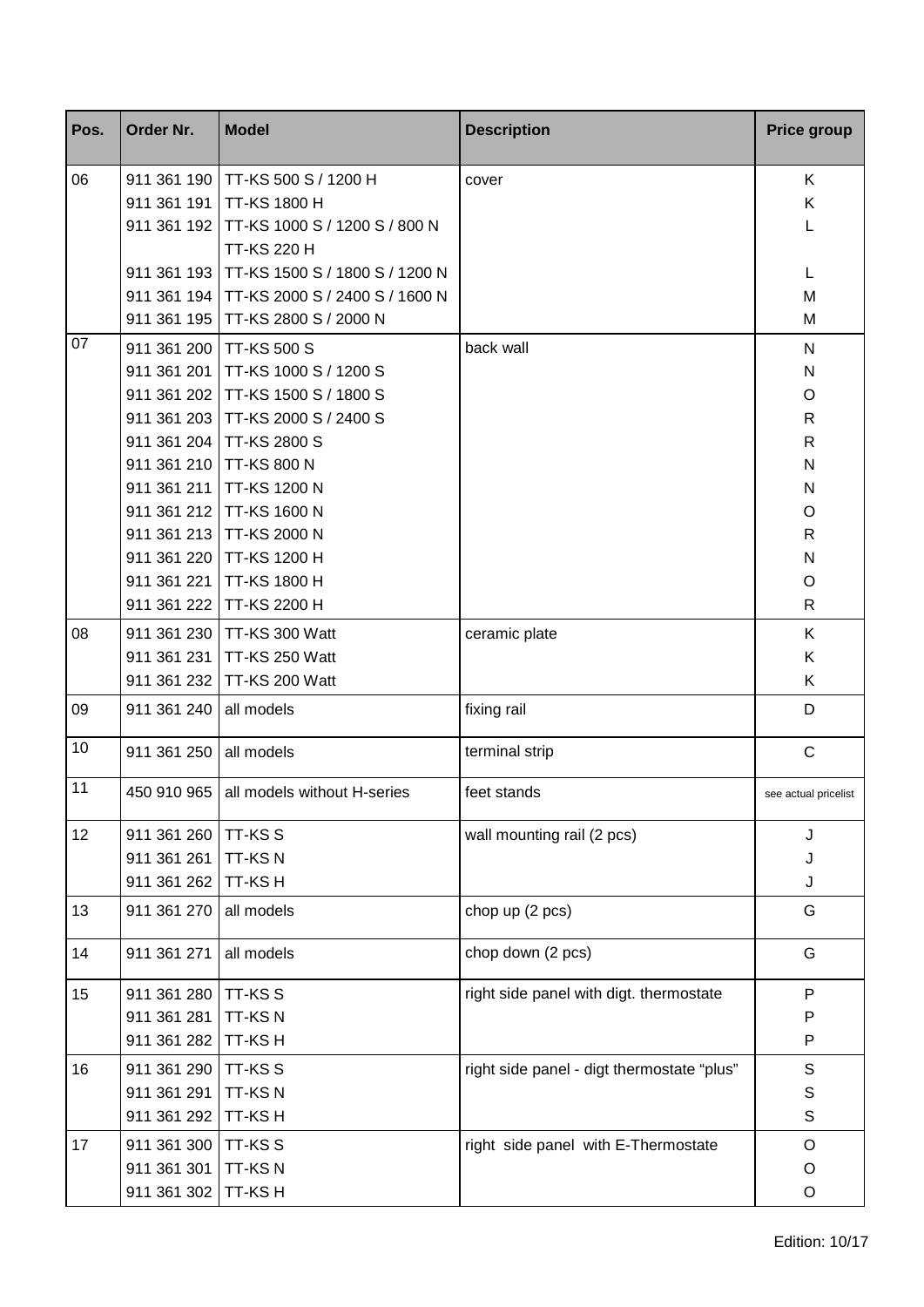| Pos. | Order Nr.             | <b>Model</b> | <b>Description</b>                             | <b>Price group</b> |
|------|-----------------------|--------------|------------------------------------------------|--------------------|
| 18   | 911 361 310   TT-KS S |              | right side panel closed with TRF-reciever      | S                  |
|      | 911 361 311   TT-KS N |              |                                                | S                  |
|      | 911 361 312   TT-KS H |              |                                                | S                  |
| 19   | 911 361 890   TT-KS S |              | right side panel closed with DSM<br>Thermostat | O                  |
|      | 911 361 891   TT-KS N |              |                                                | O                  |
|      | 911 361 892   TT-KS H |              |                                                | $\Omega$           |